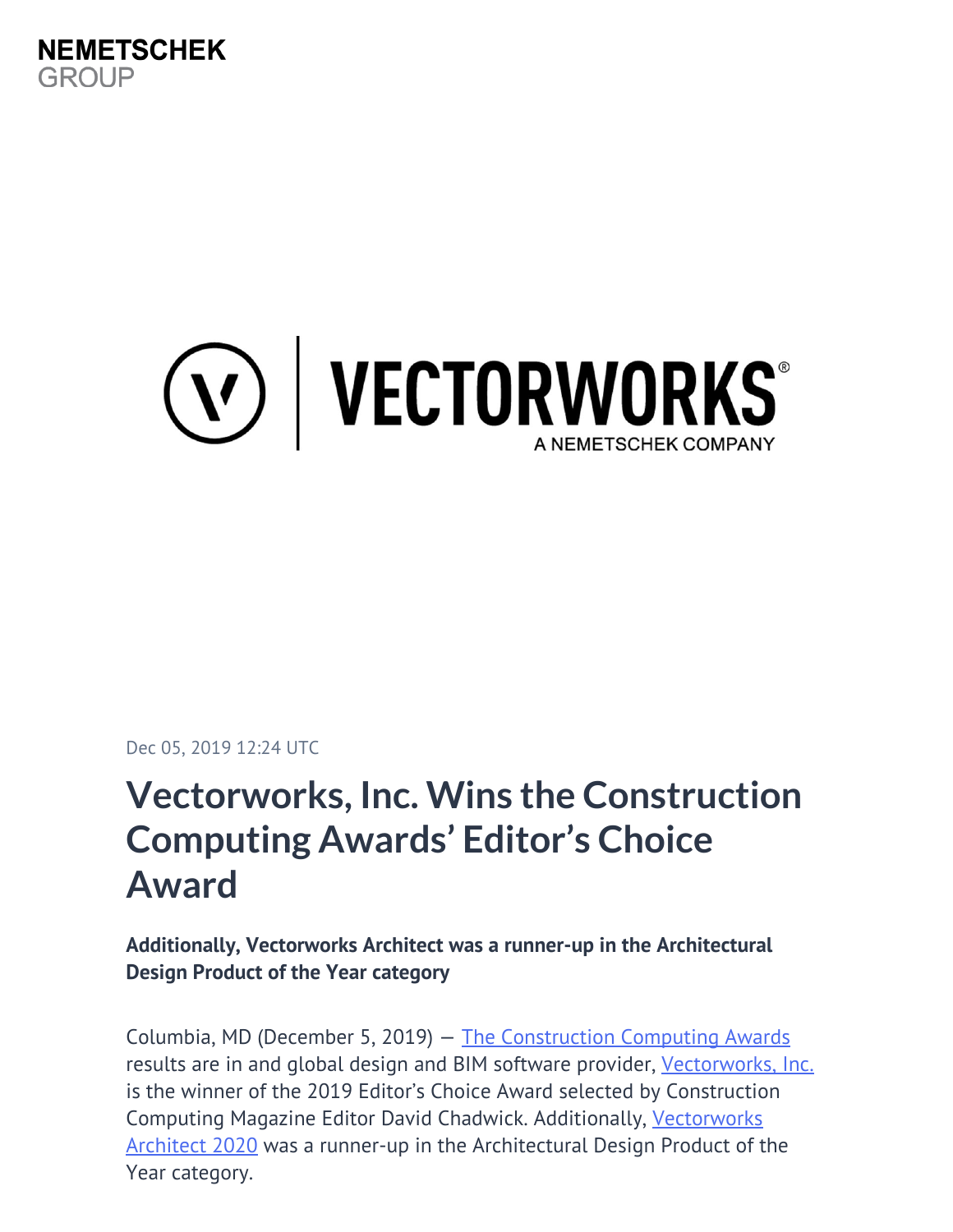The fourteenth annual Construction Computing Awards, also known as "The Hammers," took place on November 14 at The Grand Connaught Rooms in Covent Garden. Over 220 guests gathered to see the outcome of the readers' online voting and judging panel's deliberations.

"Having attended the awards for a number of years, Vectorworks UK was delighted to receive the coveted Editor's Choice Award," said Adrian Slatter, Vectorworks UK director of sales. "David was very gracious in his introduction of the award, explaining how the growth of Vectorworks and its transformation in the UK was very impressive. That coupled with the innovations in [Vectorworks 2020](https://www.vectorworks.net/en-US/2020?utm_campaign=pr&utm_content=editorschoice120519&utm_medium=massdistribution&utm_source=intext), particularly the incorporation of enhanced GIS integration, made the decision for him. We are so pleased to see the efforts of our company recognized."

With over 25 categories, the awards are structured to showcase and reward the technology, tools and solutions for the effective design, construction, maintenance and modification of commercial buildings, residential and social housing and civil engineering projects of all sizes.

"Moving from one design solution to another is a major step for any company in difficult times with Brexit, environmental concerns and other issues to deal with; Vectorworks is to credit for having the capability to move from one design solution to another," said Chadwick. "The recent steps they have taken, such as becoming more directly involved in the UK market to support their users, releasing enhanced versions of their software which major heavily in information management and now adding GIS integration to its comprehensive range of design solutions, has resulted in a significant increase in their market share. There were a dozen contestants in individual applications, hardware and other recent additions to the market, but Vectorworks was an obvious choice this year."

Winners will appear in the November/December '19 issue of CAD User and Construction Computing magazine. The full list of winners and runners-up can be viewed [here.](http://constructioncomputing.co.uk/ccawards/?page=winners2019)

#### **About Vectorworks, Inc.**

Vectorworks, Inc. is an award-winning design and BIM software provider serving the architecture, landscape architecture and entertainment industries in 85 countries. Creating intuitive software since 1985, we've become the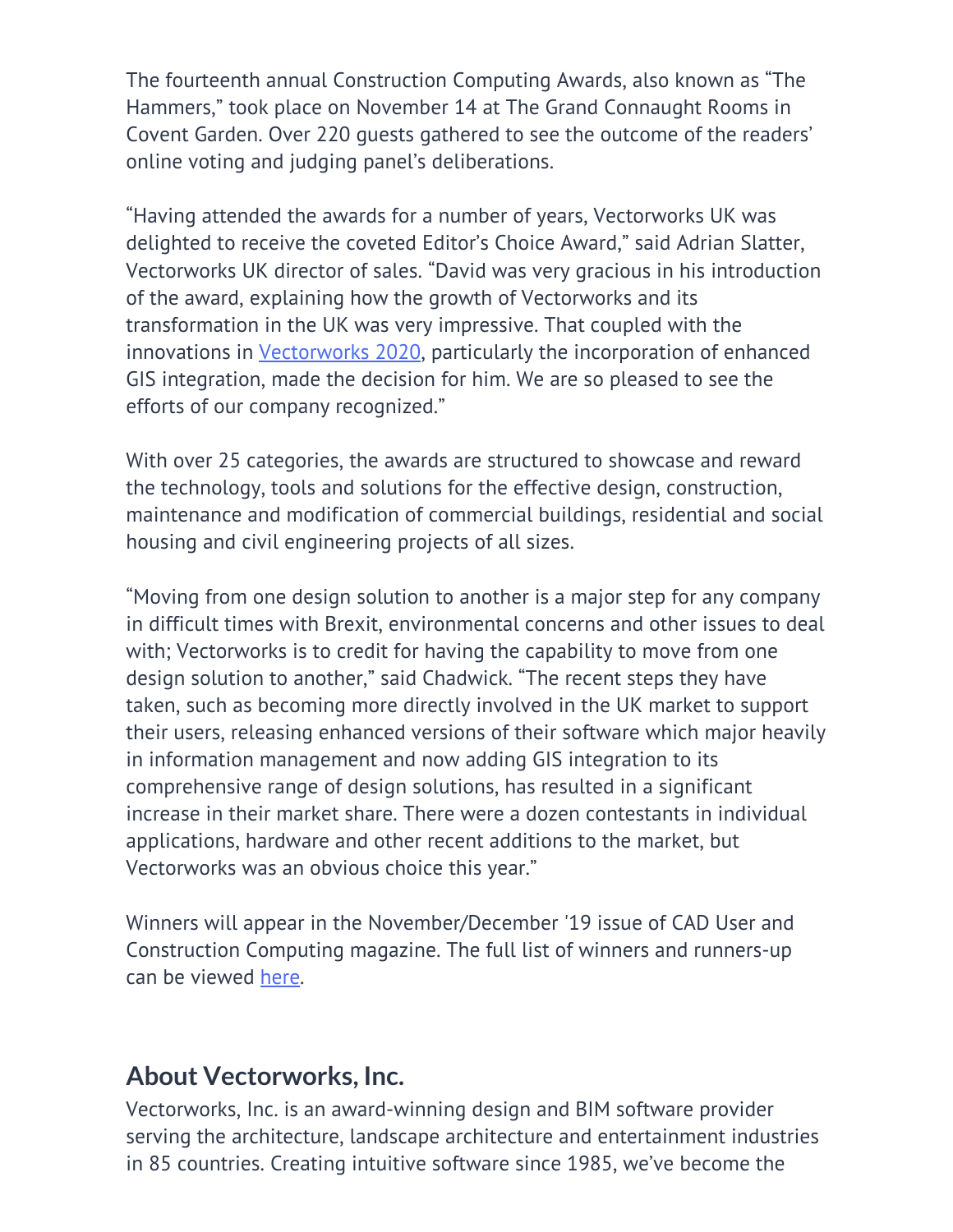preeminent software built to manage the entire design process. Globally more than 685,000 users are creating, connecting and influencing the next generation of design with Vectorworks on Mac and Windows. Headquartered in Columbia, Maryland, with offices in Atlanta, Georgia, Newbury and London, England and Vancouver, Canada, Vectorworks is a part of the Nemetschek Group.

#### **Press contact**

LAUREN BURKE MEYER SENIOR MEDIA RELATIONS MANAGER TEL: +1-443-542-0294 VECTORWORKS, INC.

The Nemetschek Group is a pioneer for digital transformation in the AEC industry. As the sole corporate group worldwide, Nemetschek covers the entire life cycle of building and infrastructure projects with its software solutions and guides its customers into the future of digitalization. With its intelligent and innovative software solutions, the Nemetschek Group increases quality in the building process and improves the digital workflow of all those involved in the building process. This revolves around the use of open standards (Open BIM). The innovative solutions of the 16 brands in the four customer-oriented divisions are used by more than five million users worldwide. Founded by Prof. Georg Nemetschek in 1963, the Nemetschek Group today employs more than 2,700 experts.

*Add on for financial press releases:*Publicly listed since 1999 and quoted on the MDAX and TecDAX, the company achieved revenue in the amount of EUR 461.3 million and an EBITDA of EUR 121.3 million in 2018.